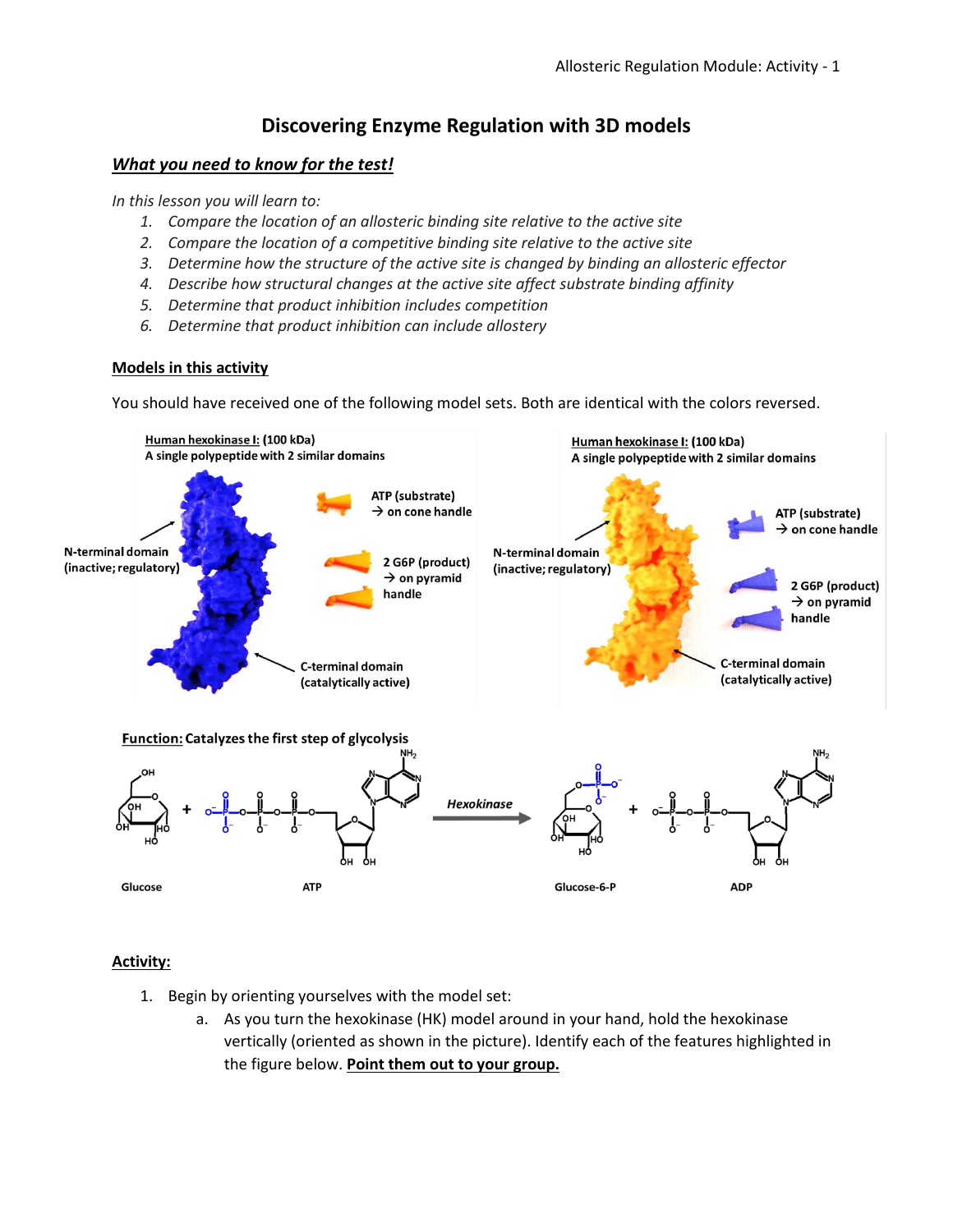b. Do the same for the ATP and G6P models. Compare these models to the chemical structure displayed, where the stick molecules are colored as follows: C-grey, O-red, Nblue, and P-orange.



2. In the next few steps, we will first look at uninhibited substrate binding to hexokinase; then will look at the effect of two types of product inhibition.



- 3. Insert the ATP (on cone) into the active site:
	- a. (Ensure that the post on ATP's cone locks into the hook on the protein)



- b. Notice the amount of contact between the ATP substrate and HK protein at the binding site.
- c. Considering the structure of ATP, predict what types of amino acids and intermolecular forces you expect to bind ATP in the active site?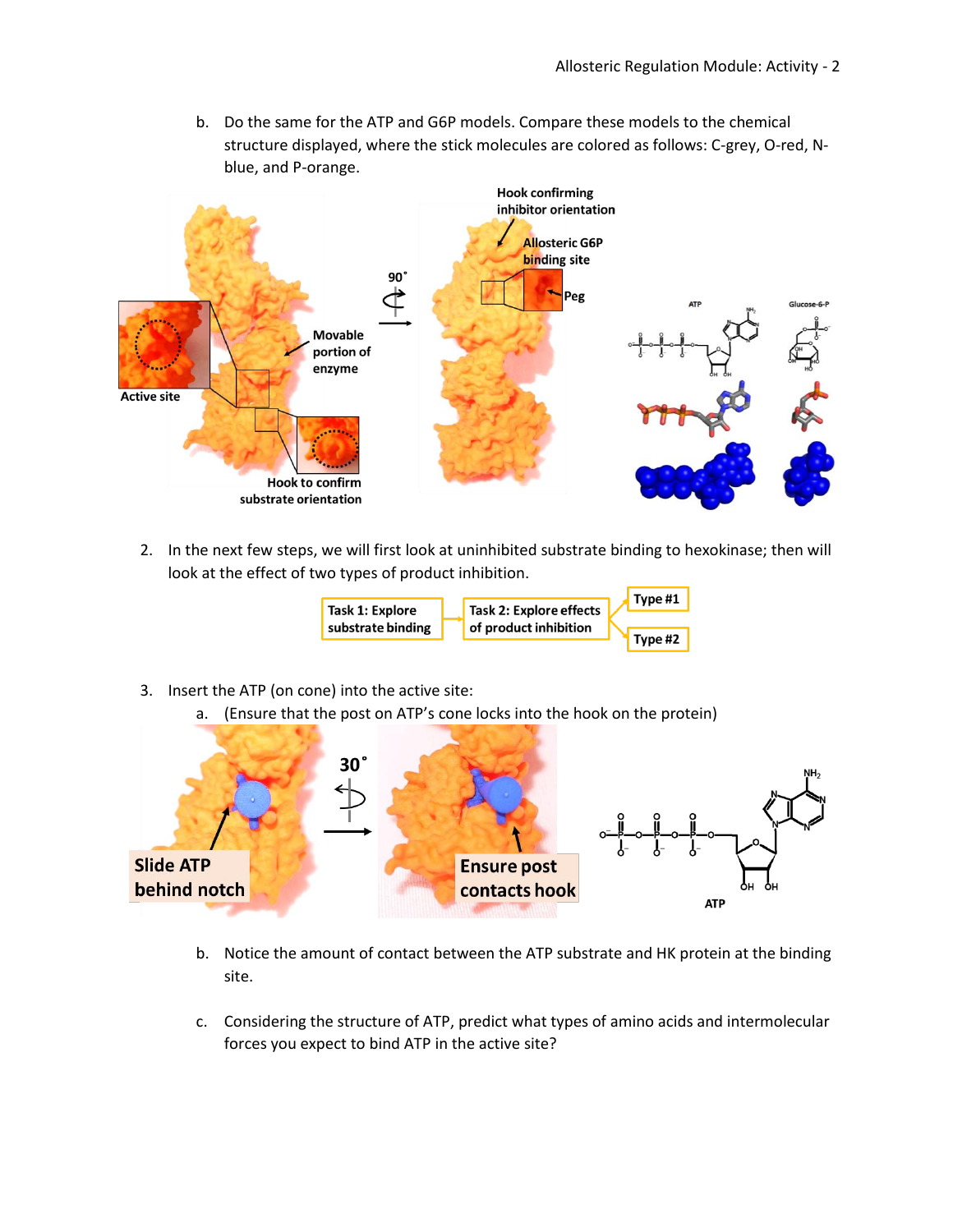d. Looking at the figure of the active site, were your predictions correct?



**4.** Now take the glucose-6-P (on rectangular pyramid) and push it into the N-terminal binding site so that the post on the pyramid faces the protein and inserts into the hook on the protein. **Correct binding will depress the peg and cause a conformational change in the protein.**



**\*\*Pass the model around and have each group member do this\*\***

- a. Notice the effect of G6P binding. (Hint: if you are struggling to establish contact between the G6P and peg, you may also use a pencil tip to push the peg down). **Where does the visible change occur in the protein?**
	- i. Near the G6P binding site
	- ii. Distant from its binding site of G6P
- b. (Move the G6P in and out of the binding site to compare the effect of its binding on the active site)

With the G6P bound, the active site has:

- i. More space
- ii. Less space
- c. Is ATP bound as tightly as it was before?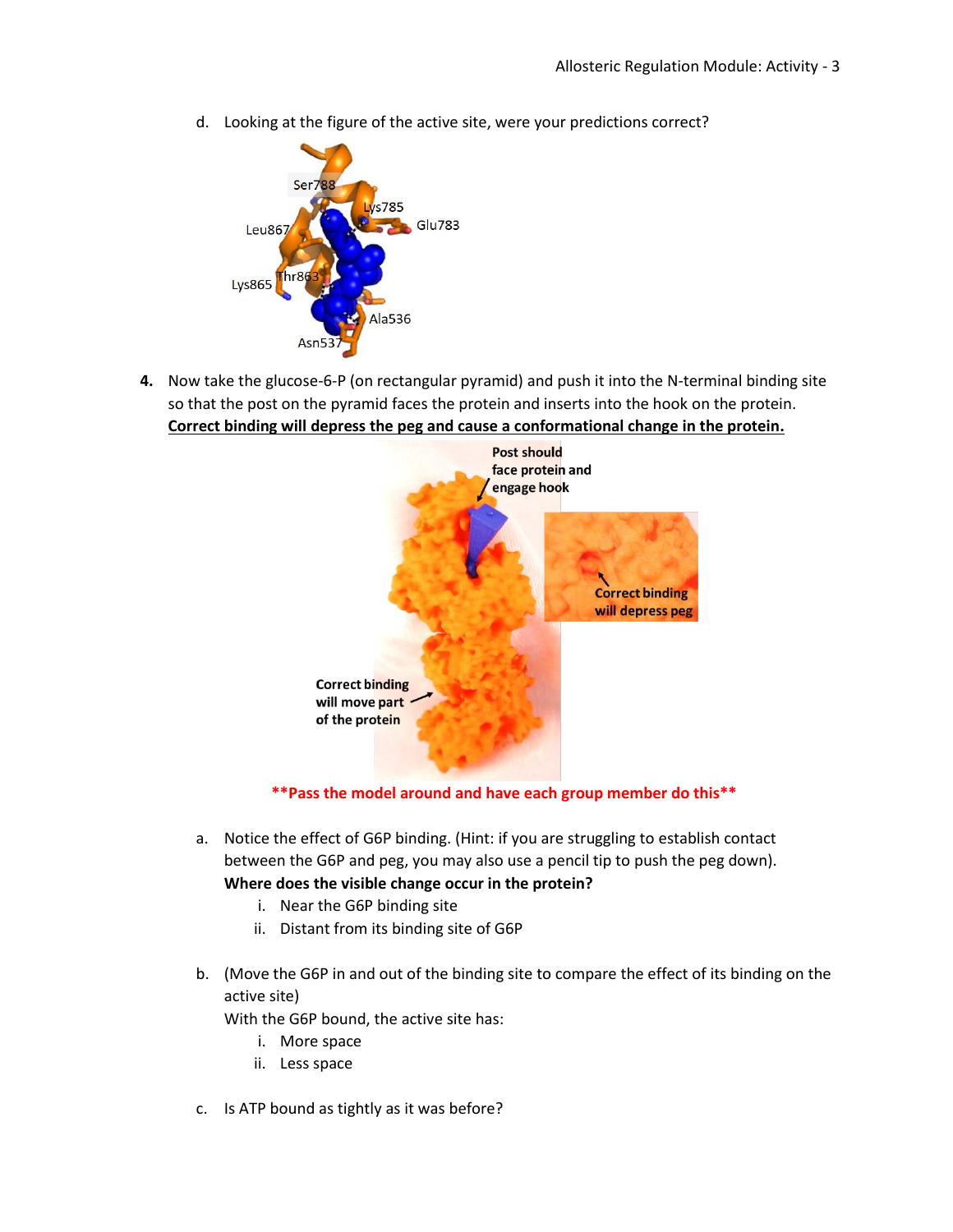

d. Looking at the figure of the active site, how does G6P binding affect the ATP-hexokinase interactions? (Record your answers below)

- e. Which has more affinity for ATP?
	- i. Hexokinase
	- ii. Hexokinase + G6P
- f. Is G6P an activator or inhibitor? Discuss your reasoning with your group.
	- i. Activator
	- ii. Inhibitor
- g. How will G6P binding affect the conversion rate of Glucose and ATP to G6P? Discuss your reasoning with your group.
- h. What kind of inhibition is this? Select all that apply.
	- i. Product inhibition
	- ii. Allosteric inhibition
	- iii. Competitive inhibition
	- iv. Back reaction (Products  $\rightarrow$  Substrates)
- i. How does G6P's allosteric inhibition influence hexokinase's efficiency at converting glucose to glucose-6-P?
	- i. Decreases efficiency
	- ii. Increases efficiency
	- iii. Prevents reaction entirely
- j. Explain your answer to your group by reflecting on the binding affinity to the substrate.